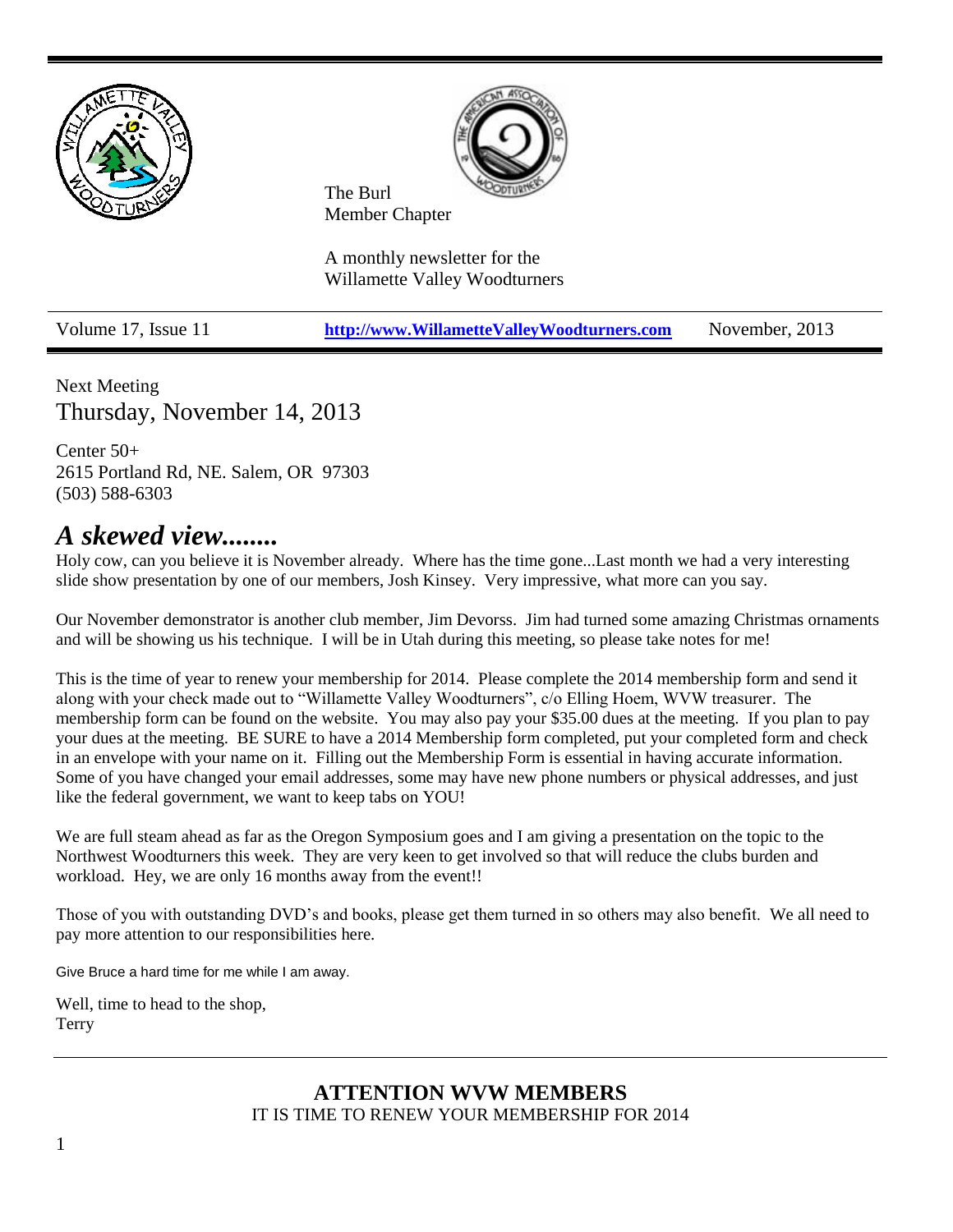It's that special time of year again..that's right.. dues are due by January 1, 2014. The club dues are a very reasonable \$35.00 for the year. You can either run off the renewal form from the WVW website [\(http://www.willamettevalleywoodturners.com/](http://www.willamettevalleywoodturners.com/) ) or I'll have blank forms available at the November and December meetings. Please complete the form, include your check for \$35.00 (made out to "WVW", and then **mail** it to me at your earliest convenience. My address is on the form. If you prefer not to mail the form and want to bring it to a meeting, please **put your completed form and check in an envelope with your name on the outside**. If you bring cash to the meeting with your completed renewal form, **please enclose the exact amount** in your envelope. Your help in getting club dues collected by using these guidelines will be greatly appreciated. Thank you to the 13 members who have already paid in their 2014 dues. Remember, if you are an **Honor Life Member** (over age 80 and a paid member for 5 years) you only need to return the membership form that confirms all your contact information. Your help in paying on time with exact amounts is so appreciated. Please don't put it off any longer. Be sure to get your form completed and mailed today. It is going to be another great year. Thank you!

Elling Hoem WVW Treasurer

# Club Business **Current & Upcoming Events**

### **November Demonstrator: Jim Devorss**

Christmas Decorations



Jim Devorss is a retired physician who started wood turning in 2009. Since that time, he's worked with and learned from members and classes associated with the Willamette Valley Woodturners Club.

Finding inspiration in the beauty of the Pacific Northwest, Jim brings out the beauty in all types of wood with careful studying and finishing of each piece. He's won several local awards for his pieces and continues to work on his crafts. He enjoys his work learning and practicing this demanding art.

### **December Auction**

December 12th Dessert Pot Luck and Auction

Join us for an evening of fun, meet with friends, enjoy some delicious desserts all while raising funds for our Club.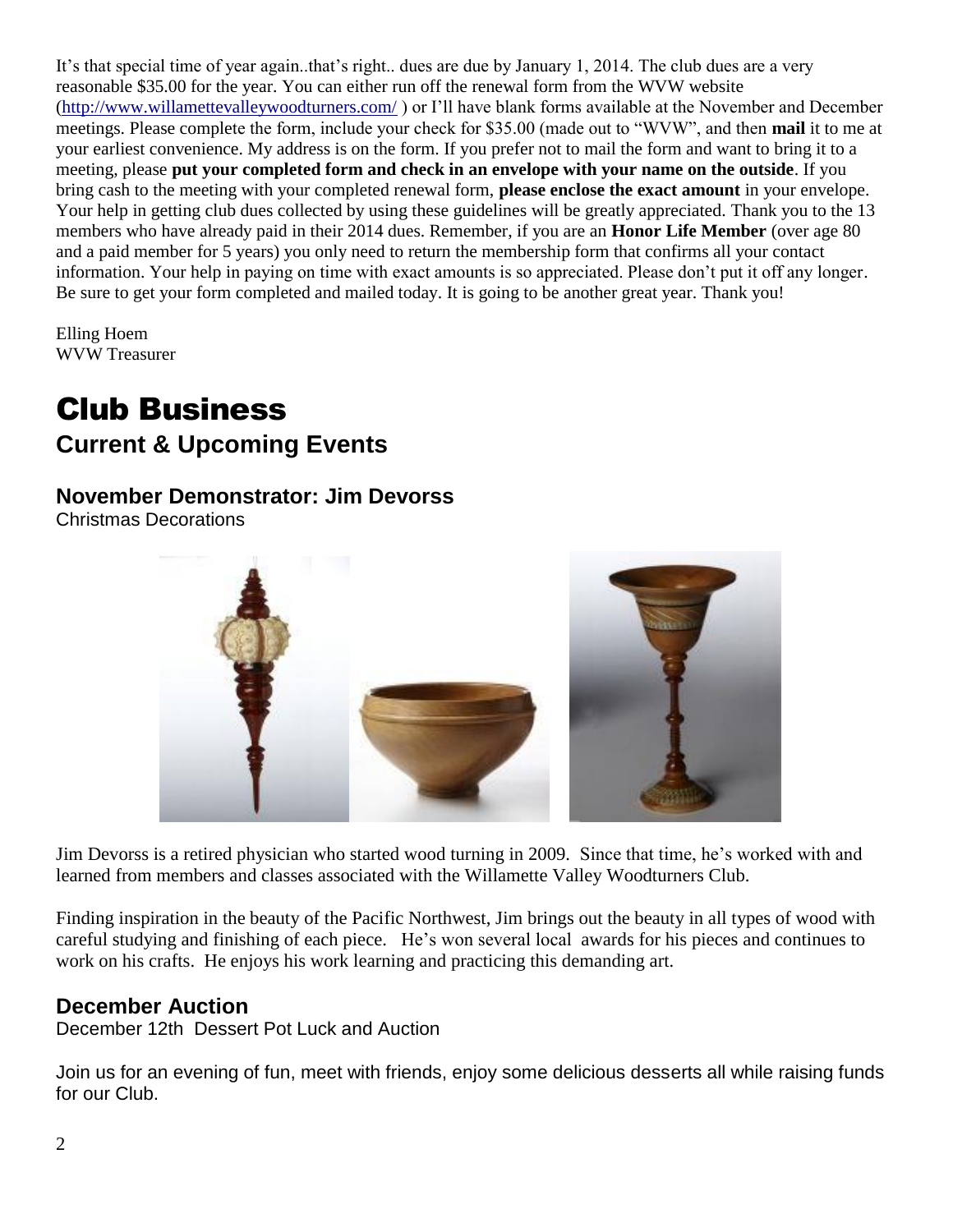Bring your favorite dessert to share. Doors open at 5:30 for socializing and feasting. Auction begins at 6:30. Don't forget your checkbook & Bid Bid & Buy!

#### **Freedom Pen Project:**

The Freedom Pens Project is an all-volunteer effort spearheaded by the members of SawMill Creek Woodworkers Forums. It is to provide custom hand crafted pens to American servicemen and women overseas. Everyone is invited to participate in the project; all we need is your time and talent to provide handmade pens for our military stationed in foreign countries that are in harm's way. Every Freedom Pen that is delivered serves as a constant reminder to our troops that they are not alone and has our continued support until each and every one has returned home. The project was started in 2004 and to date wood turners from all over the US have turned more than 145,000 pens.

## Membership Rewards (sorry, available to club members only)

#### *Library*

A friendly reminder to members with books and /or videos checked out from the library. Please return them at this next meeting.

#### *Wood Gathering*

Sign-up sheets will be available to indicate your availability to help with wood gathering. Anyone who learns of a tree or log that is available to the club should notify Jerry Lelack (503 510-1577) or Bob Hutchinson (503 508-3279). The intent is to gather wood, process it to usable pieces, store it at the home of Terry Gerros', and then make it available to members. Terry can be reached at 503 580-5013.

-----------------------------------------------------

#### *From Walt Thies:*

Matt Hirshfelder, a person who does piano turning and repair in Salem, talked to club demonstrators at the State Fair. He has exotic wood cut offs that he is willing to give (or possibly sell) to club members. Contact him at 503-371-8863, address: 4835 Talisman Ct S, Salem.

#### *From Terry Gerros*:

I am also a distributor for Stick Fast CA glue, Sharpfast Sharpening systems, and the Holdfast vacuum chucking system. If you have an interest in these products, give me a call or send me an email for details.

#### *From Jerry Lelack*

Mitch Patton is selling his pen and misc. inventory. He has about \$2,100 of inventory he will sell for \$1,000 in a buy-all sale to one person or group. Mitch can be reached at 503-409-5091. Terry may have an inventory list and I have a list.

#### *Supplies*

The club purchases a few supplies in bulk and sells it to members at club cost. We routinely have superglue (\$5), black or brown superglue (\$10) accelerator (\$6) and Anchor Seal (\$10/gal). Recently the club purchased a small supply of half round protractors (\$6) used to measure the angle ground on a tool, and depth gauge (\$5). Bob Quadros will have the resale items still available at the meeting. Please bring the correct change for the items you want.

#### **Club Member Discounts**

• From Jeff Zens: Club orders will be going out on **November 18<sup>th</sup>**. If our order equals or exceeds \$1,000, Craft Supply gives us a 13% discount plus free shipping. If you order from the sales items,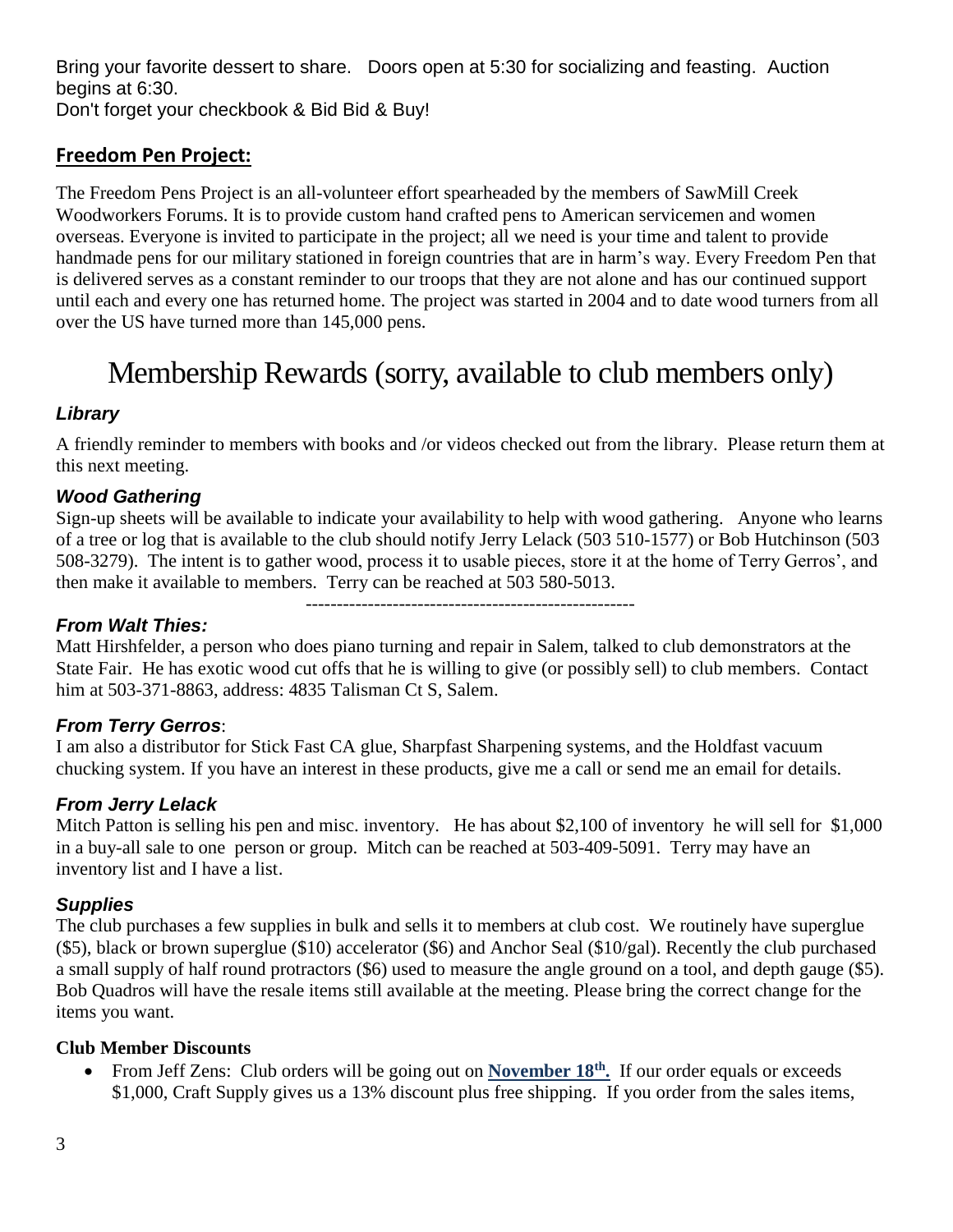you will receive the club discount in addition to the sale discount, making many items available at very attractive prices. A reminder that JEFF ZENS is now our new coordinator for Craft Supply orders.

- Club members are registered with Klingspor's Woodworking Shop at [www.woodworkingshop.com](http://www.woodworkingshop.com/) or 800-228-0000, they have your name and will give you a 10% discount.
- Hartville Tool will give club members a 20% discount for the next year and a 15% discount after that: [www.hartvilletool.com](http://www.hartvilletool.com/) or 800-345-2396
- If you show your club card at checkout time to the cashier at Woodcraft in Tigard they will give you a 10% discount (may not apply to some machinery).
- Exotic Wood is offering a discount of 15% off any orders placed at: [www.exoticwoodsusa.com](http://www.exoticwoodsusa.com/) . (This includes sale items and free shipping on orders over \$300). Use promo code ewusaAAW
- Gilmer Wood now offers our club a 10% discount on purchases made there. If you haven't been to Gilmers, it is well worth the trip to Portland, if only to make your mouth water and make you cry if you leave empty handed.
- North Wood Figured Wood can be viewed at North Woods Figured Wood. Here's our website [www.nwfiguredwoods.com](http://www.nwfiguredwoods.com/) . Please take a look! We're happy to offer you our courtesy 15% discount. Anyone from our club can simply type in "WOODTURNERS" at check out to receive the sale price. No minimum purchase. We've got beautiful Big Leaf Maple, Black Locust, Madronne, White Oak, Ash, Elm and Yew.....turning blanks, slabs, burls and lumber.

Club happenings in our area

(Please visit the club's website listed below for additional information)

Northwest Woodturners (Beaverton, OR) <http://www.northwestwoodturners.com/> Meet first Thursday at Franklin High School

Cascade Woodturners (Portland, OR) <http://www.cascadewoodturners.com/> Meet Third Thursday at Franklin High School

Beaver State Woodturners (Eugene, OR) <http://www.beaverstatewoodturners.com/> Meet fourth Thursday at Woodcraft

Southwest Washington Woodturners (Vancouver, WA) Dan Baker (President), email: [ridgewoodworks@aol.com](mailto:ridgewoodworks@aol.com) Meet fourth Wednesday at the Friends of the Carpenter's Center